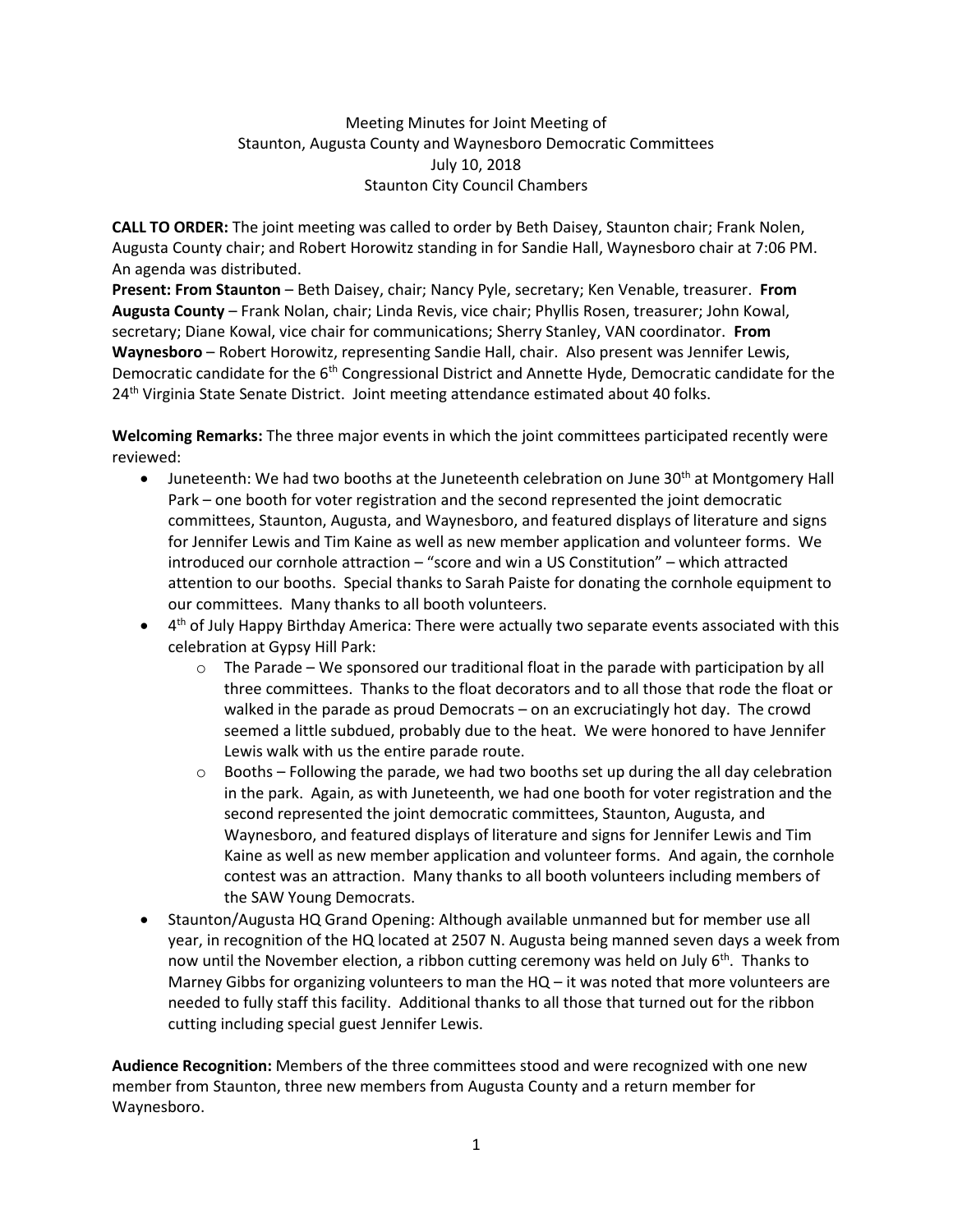**1 st Guest Speaker – Jennifer Lewis, Democratic 6th Congressional District Candidate:** Robert Horowitz introduced Jennifer as an award winning community organizer, an animal lover, an environmental preservationist, a good listener and more. Robert further stated that they have protested together and canvassed together and is so proud that she has taken this big step to run for US Representative from the 6<sup>th</sup> Congressional District as a friend to all.

Jennifer introduced herself as a resident of Waynesboro that has been active in the community for 11 years. Admitting that running for public office is tiring and at times exhausting, it is these events of coming out and meeting with us that keeps her motivated. Referring to her priorities, Jennifer stated that:

- Meeting with people up and down the  $6<sup>th</sup>$  District, the #1 issue is healthcare. She supports the Ellison "Medicare for All" bill with a priority of bringing quality healthcare to rural areas.
- She supports increasing the minimum wage to \$15/hour noting that \$11/hour is required to satisfy only a person's most basic of needs.
- She supports free community college or vocational training for all. Emphasizing vocational training Jennifer cited an example of a "for hire" sign for an automotive mechanic that has been displayed for over a year in Waynesboro. Finding qualified people in the trades is rapidly becoming a major problem.
- She supports using public funding only for public schools not private charter schools.
- She opposes both pipelines currently planned to run through our state. It is such a beautiful place to live, why would we want to destroy it? Locally we are not getting the jobs or the gas. And then there is the improper use of eminent domain. Jennifer affirmed that she has spent much of the last 4 years trying to stop these pipelines.
- She supports campaign finance reform and that the "Citizen's United" Supreme Court ruling must be overturned. Jennifer pledged that she will take no money from the NRA, Dominion, or any Corporate PAC.

The floor was then open to Q&A:

- **Question:** How will you deal with the high price of prescription drugs? **Answer:** The Government must be able to negotiate drug prices as one very large customer.
- **Question:** What is your day like? **Answer:** I am not a wealthy person running for office so I'm still working part time. After work I am usually making fund raising phone calls or running off to events such as this. Jennifer then relayed a story of meeting a gentlemen while canvassing that needed a heart transplant but could not afford it. Sobbing on his doorstep, the gentlemen's concern was losing his kids because at some point he would no longer be able to care for them. Jennifer then stated that this is why I am running – for this man – because Ben Cline truly does not care about people like this.
- **Question:** What is the federal role in fixing I-81? **Answer:** I do not agree with adding addition lanes the entire length. We do need to add more truck climbing lanes and longer merge lanes to reduce disruption to the traffic flow as trucks enter the highway. But we must always support the truckers and trucking industry, and tourist use of I-81.
- **Question:** 123 Democrats in congress are cosponsoring the Ellison "Medicare for All" bill. We need more Dems in congress so send Jennifer money every month. **Answer:** The campaign is being very cautious with the money we receive.
- **Question:** Is the DNC going to help? **Answer:** Probably not the DNC doesn't think the 6<sup>th</sup> can be won. My plan for winning is an intense ground game.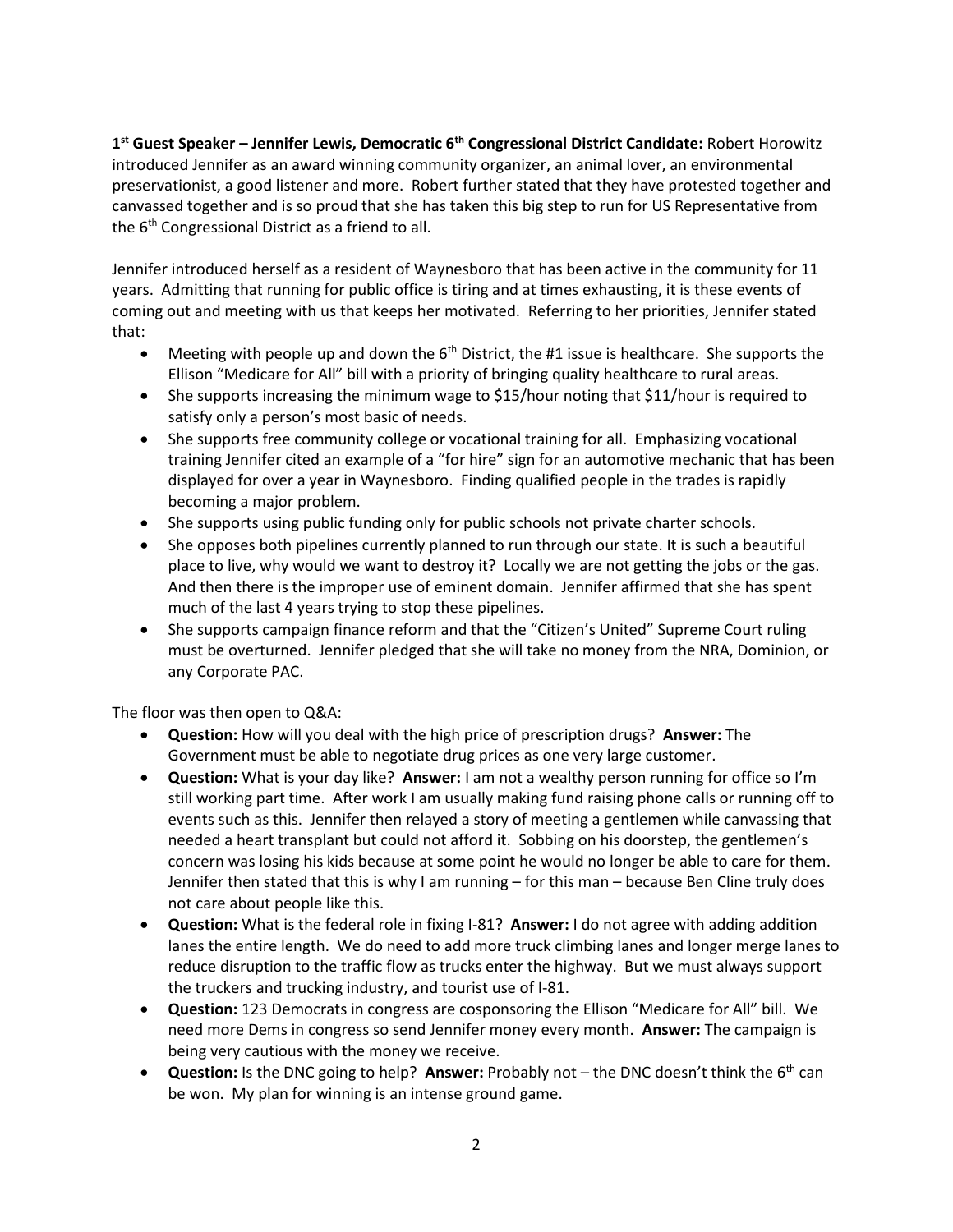- **Question:** Can we contribute through ActBlue? **Answer:** Yes go to jenniferlewisforcongress.com website and push the donate button.
- **Question:** ActBlue can be set up for monthly payments so it's painless to give. What other fund raisers are in the works. **Answer:** Meet and greet get-togethers and other events being set up now. The number one thing is to get the word out.
- **Question:** How do you pay for universal healthcare, free education, etc.? **Answer:** We already are. For example, when I was younger I had a \$20K lifesaving operation I could not afford. Due to my financial position at the time, \$16K was written off as "charity" – who do you think paid for that? We have the money but are choosing other priorities. For example, F-35s that we will never use.
- **Question:** What about the living wage burden on small business? **Answer:** Minimum wage would only apply to businesses employing 50 or more people. The point though is that it's not fair to work hard 40 hours a week and still need food stamps/welfare to survive.
- **Question:** Compare yourself with Ben Cline on "the wall" and other issues. **Answer:** We are two opposites. Cline wants to campaign with Corey Stewart and he supports "the wall". The biggest part of my campaign will be talking to people to convince them that Democrats really have their best interests in mind. Reality though is that when elected, Democrats fight hard for people that will never vote for them.
- **Question:** Will you be debating Ben Cline. **Answer:** I hope so.
- **Question:** Who have you been endorsed by? **Answer:** Our Revolution, Food and Water Watch, and Moms Demand Action, among others.

Jennifer closed by saying that more bumper stickers are coming and more yard signs will be available Friday. And stating that we will "do this" in November making me the first woman to represent the  $6<sup>th</sup>$ !

**Ellen Werther** took a brief moment to say the "But the Name Hurts" signs are available at no charge but donations are appreciated.

**2 nd Guest Speaker – Liz Howley, Moms Demand Action, Organizer:** Ellen Werther introduced Liz by explaining that she wanted to bring Liz here and get involved in Moms Demand Action because of a personal experience with gun violence. When Ellen was teaching, she was involved in an active shooter situation. This was at an elementary school involving kids with medical issues and was a 3-4 hour event.

Liz introduced herself as the head of the Harrisonburg Chapter of Moms Demand Action (MDA). Liz explained she has lived in Harrisonburg for 16 years and has 3 children. While working in the college health field, she became interested in studying gun violence as a public health issue. She decided to start the Harrisonburg chapter of MDA after Parkland.

Liz noted that the MDA organization just recognized their 5 year anniversary as they were started following Sandy Hook. Patterned after MADD, MDA is a single issue, non-partisan (includes Republicans) group dedicated to passage of common sense legislation concerning gun violence. She emphasized that the safety of our children should not be a partisan issue.

Further, Liz stated that the Harrisonburg chapter is new having had only three official meetings. Current plans are to actively participate in rallies and marches, conduct education programs about gun safety, and behind the scenes work on increasing interest and membership in the group.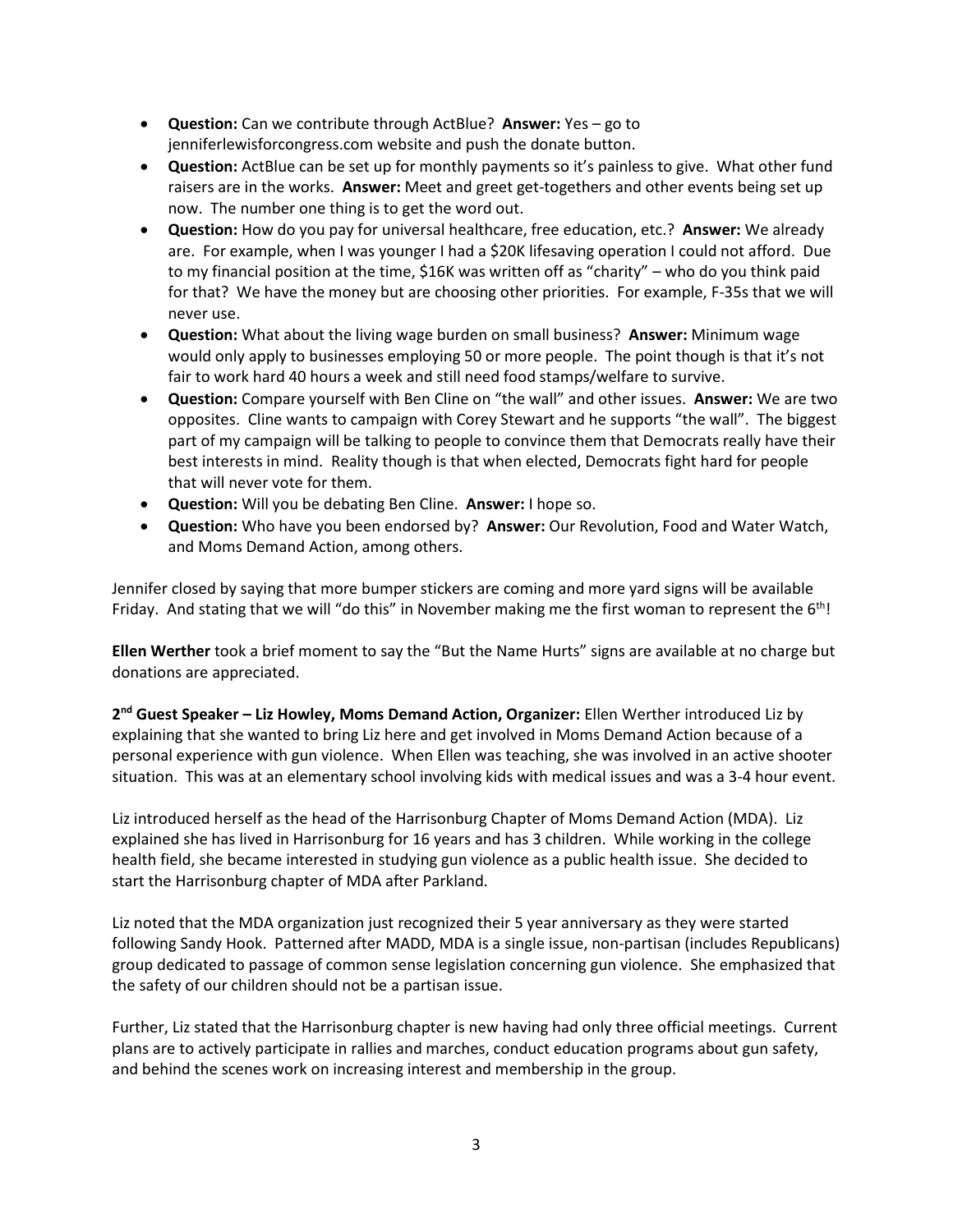She indicated that to start a local group in Staunton, help will be available from an MDA representative from the Virginia office. With one or two leaders, monthly meetings can begin. There is lots of training on-line to educate members on how to counter NRA propaganda. The mission is not anti-2<sup>nd</sup> amendment but rather lobbying for common sense gun laws.

The floor was then opened to Q&A:

- **Question:** How many members in the Harrisonburg chapter? **Answer:** About 35.
- **Question:** Are there dues? **Answer:** No it is free to join.
- **Question:** Do you sponsor live fire demos with the AR15 to show the destructive power? **Answer:** No.
- **Question:** Should you demonstrate the fire power of some of these weapons. **Answer:** Not part of our focus but if we do, it would be in cooperation with local police departments. Our focus is on safety including unintended deaths of children due to unsecured weapons and legislation.
- **Question:** Do you work with schools? **Answer:** Yes, with both Harrisonburg City and Rockingham County schools and have a number of teachers in our membership. We also work with pediatricians offices.
- **Question:** What specific bills are being lobbied for? **Answer:** Banning bump stocks and red flag laws in Virginia.

This portion of the meeting ended with Ellen passing around a sign-up sheet for those interested in starting a Staunton chapter of MDA.

## **Committee Reports:**

- **1) 6 th Congressional District:** Robert Horowitz, Delegate to the Democratic 6th District Committee from Waynesboro reported that the ethical issue involving the committee has been resolved. When he joined the committee, Robert found a committee not well organized. It takes a lot to create and maintain an effective organization and it didn't seem other committee members were interested in doing this. Robert said he was going to resign but has decided to stay to help elect Jennifer Lewis and Tim Kaine. He emphatically stated that this committee needs "the fundamentals".
- **2) Young Democrats:** Abigail Brand, Local SAW Young Democrats chair, introduced herself as having recently taken over from Laura Kleiner. She stated she was a rising senior at Riverheads High School. As far as recent developments, Abagail said that Bruce Elder had been honored as a Young Democrat for life. She also mentioned local candidates and city elected past and present officials who are Young Democrats: Jennifer Lewis, Natasha McCurdy, and Laura Kleiner. Abigail indicated that her immediate agenda was to begin an outreach program to teenagers (her age group) and forming a social media group. There were a few questions from the audience:
	- **Question:** Do you have contacts at other high schools. **Answer:** At the moment, we have one group member from R.E. Lee High School.
	- **Question:** What ages are in the Young Democrats? **Answer:** I am the youngest at 17 but age eligibility goes up to 40.
	- **Question:** Are you planning voter registration in the high schools? **Answer:** To this point Diane Kowal reported that before summer break, voter registration was conducted at Stuarts Draft and Wilson Memorial High Schools. Abigail and Diane agreed to work as a team on voter registration in the high schools when school resumes. Diane indicated that any personal contacts at each school would be a help.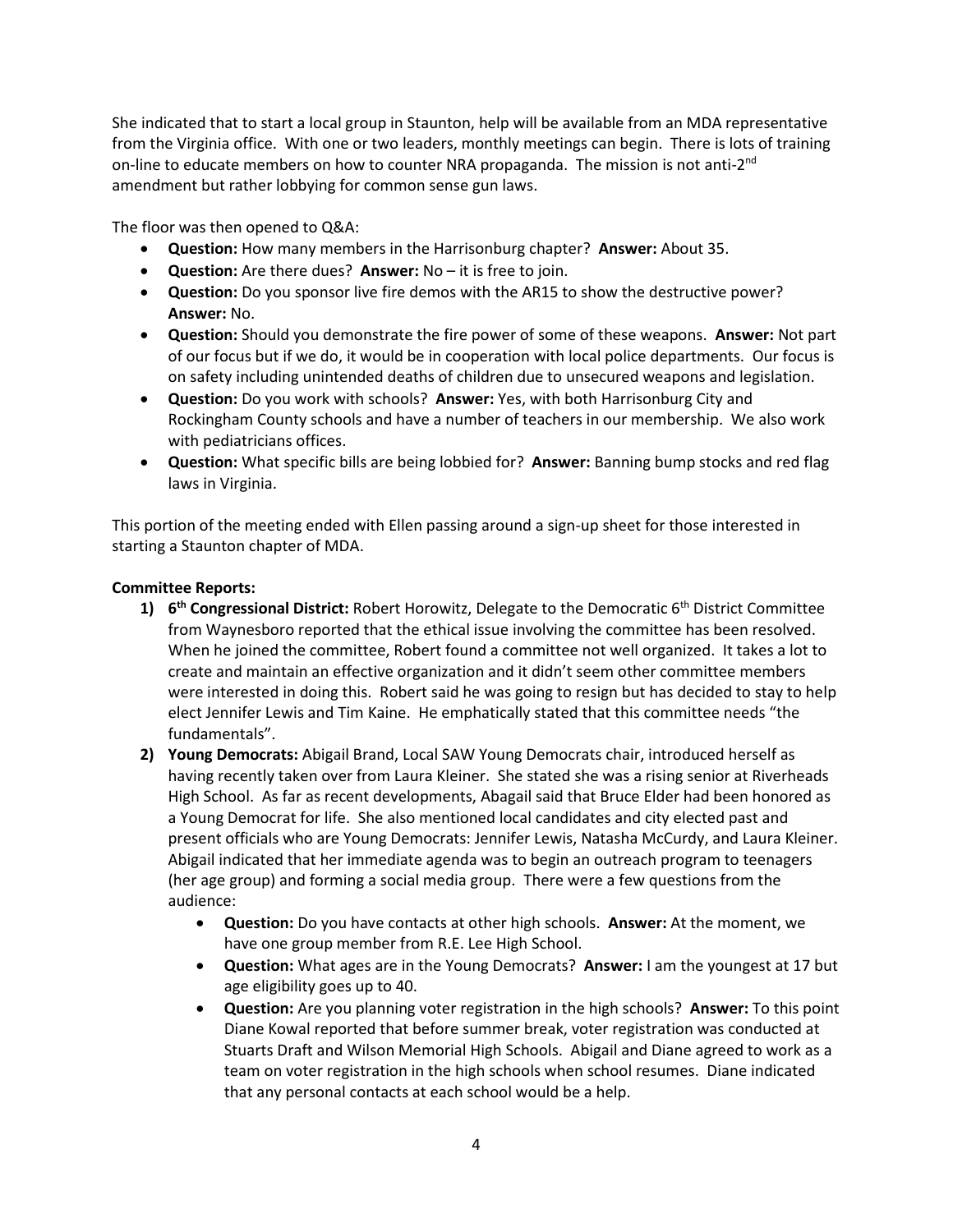Frank Nolen then took the opportunity to thank Abigail for helping to decorate our 4<sup>th</sup> of July parade float and also staffing a few shifts at the  $4<sup>th</sup>$  of July booths with Young Democrats.

- **3) VA Democratic Coordinated Campaign:** Samantha Litchford, Local CC Field Coordinator, began by describing her area of responsibility as about 91% of the  $6<sup>th</sup>$  District. Based out of Harrisonburg, Samantha indicated that the Harrisonburg office was just recently opened with Tim Kaine and Jennifer Lewis in attendance. She stated that she has met with local committee leadership many times in the last month and current initiatives include training on virtual phone banking and the mini-VAN and starting the ground game. Samantha promised that while phone banking or canvassing, individuals will be calling or knocking on doors in the City or County where you live (unless volunteering to do otherwise). Might be fun to see who "the Democrat" in your neighborhood is and maybe even get some secret Democrats to open up and display a yard sign. There was one question from the floor:
	- **Question:** Why go to the Coordinated Campaign and not work directly for the Jennifer Lewis campaign? **Answer:** Different targeting but still supporting both Jennifer and Tim Kaine. Either way you are making a difference.

Samantha ended with confidence that the local Democratic committees and the Coordinated Campaign will work together well.

## **Subcommittee Updates:**

- **1) SAW Democratic Website:** Diane Kowal indicated that the combined SAW website should go live in a week or two and praised Amanda Siler for doing such a fabulous job. She reiterated that although it is a combined SAW website, a visitor can pick individual committees to visit.
- **2) Augusta County Fair:** Frank Nolen stated that having a presence at the fair is a good way to promote Democrats and hopefully by the time of the fair (July 31 – Aug 4) we will have plenty of signs, brochures, and other paraphernalia for both Jennifer Lewis and Tim Kaine. He indicated that Diane Kowal had a sign-up sheet for volunteering to man our booth. Diane said that volunteer response has been good but there were still 9 open slots to be filled. Frank then suggested that we solicit prizes (gift cards for example) from local businesses to raffle off as a way to attract more visits to our booth. This suggestion to be taken under consideration. Frank closed by reassuring volunteers that the booth is indoors and air conditioned.
- **3) Canvassing Training:** Robert Horowitz introduced canvassing as the grunt work that wins or loses campaigns and the winner is the one that canvasses and phone banks the most. Reiterating what was stated earlier by Samantha Litchford, working with the coordinated campaign, volunteers will be asked to only canvass or phone bank within the city or county they live. Robert as earlier, invoked the concept of "fundamentals". To be effective, volunteers will be asked to learn what Jennifer Lewis is about versus Ben Cline and be able to talk specifics. As Democrats we must proudly look people in the eye because we are in the right. Robert closed by announcing that the first of three training sessions will be held July 16, 2018 at 6:00 PM in the Waynesboro HQ.

**Special Report: "Getting the Word Out" Campaign – Suggestions from the Women's Summit:** Linda Revis attended the Women's Conference in Northern Virginia recently and briefed us on important takeaways for more effectively "getting the word out".

- Make events fun and multi-purpose
	- o Get kids involved kids are a good hook to attract interest
	- o Pizza Parties